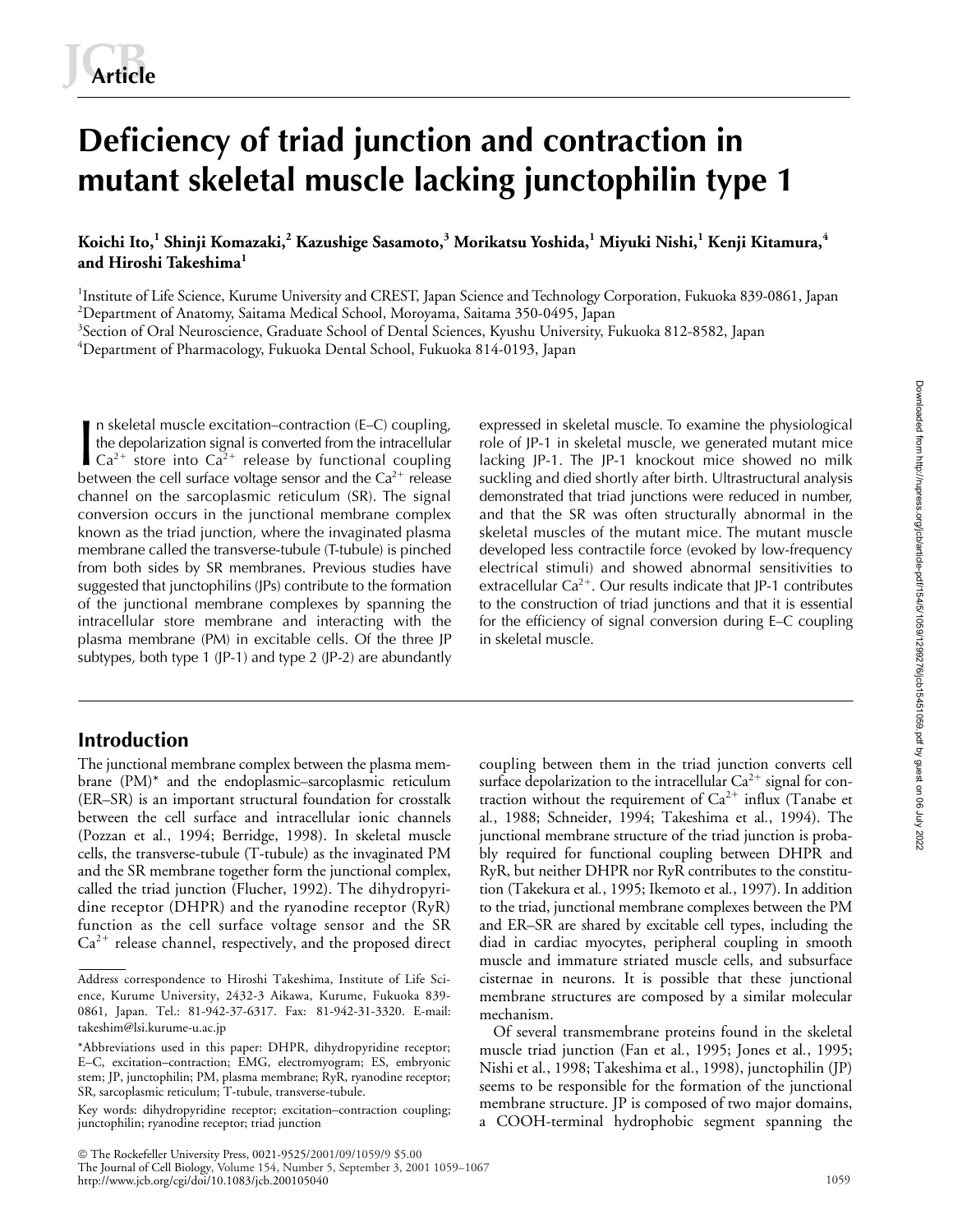

Figure 1. **Expression of JP subtypes in skeletal muscle.** (A) Western blot analysis of JP subtypes in mouse tissues. Total microsomes from adult mouse tissues (15 µg protein each) were analyzed with antibodies specific to JP-1 and JP-2. B, brain; H, heart; K, kidney; L, liver; SM, skeletal muscle. Size markers are shown in kilodaltons. JP-2 was detected as a broad band in skeletal muscle due to comigration with Ca<sup>2+</sup>-ATPase, the major protein component in the SR. (B) Western blot analysis of JP subtypes during muscle maturation. Total hindlimb microsomes (40 µg protein each) prepared from embryonic day 14 (E14) to postnatal day 28 (P28) mice were analyzed using the subtypespecific antibodies. Although expression of JP-1 in embryos and neonates could be detected in longer exposure (see Fig. 2), the signal densities were markedly lower than those of young adult mice. In contrast with JP-1, induction of JP-2 expression was relatively loose during muscle maturation. (C) Immunohistochemical analysis of JP subtypes in skeletal muscle. A cryosection of hindlimb muscle from adult mouse was labeled by immunofluorescence using antibodies specific to JP-1 (on 543 nm excitation) and JP-2 (on 488 nm excitation). Cytoplasmic rows immunolabeled with both antibodies are localized in identical positions (Merged). Essentially the same staining patterns were observed in all muscle fibers examined in hindlimb muscle. Bar,  $10 \mu m$ .

junctional SR membrane, and the remaining cytoplasmic region interacting specifically with the PM. Moreover, the junctional membrane complex between the ER and the PM was produced by injection of JP cRNA into amphibian embryonic cells (Takeshima et al*.*, 2000). We have identified three JP subtypes derived from different genes, namely JP-1, -2 and -3 in mammalian excitable tissues. JP-1 is found predominantly in skeletal muscle, JP-2 is expressed throughout skeletal, cardiac, and smooth muscle cells, and JP-3 is expressed specifically in the brain (Nishi et al*.*, 2000; Takeshima et al*.*, 2000). Mutant mice lacking JP-2 died in utero due to cardiac failure. Cardiac myocytes from the mutant embryos showed deficiency of peripheral couplings and abnormal  $Ca^{2+}$  transients, indicating that the JP-2–mediated formation of the junctional membrane complex is essential for physiological coupling between DHPR and RyR (Takeshima et al*.*, 2000). In skeletal muscle, both JP-1 and JP-2 mRNAs are abundantly expressed, but functional differences between the JP subtypes have not yet been examined. In this report, we describe the essential role of JP-1 in skeletal muscle based on the morphological and functional experimental results in JP-1 knockout mice.

# **Results and discussion**

## **Coexpression of JP-1 and JP-2 in skeletal muscle**

Our results in RNA blot hybridization have suggested that both JP-1 and JP-2 are expressed in skeletal muscle cells (Takeshima et al*.*, 2000). To further examine the expression, we prepared bacterial fusion proteins carrying the divergent regions of JPs, in which no conserved amino acid sequences

are observed among the subtypes, and subtype-specific antibodies were developed using the fusion proteins as antigens. In immunoblot analysis of microsomal preparations from adult mouse tissues, the resulting antibodies were subtype specific, and JP-1 and JP-2 were detected as protein bands showing distinguishable migrations on gel electrophoresis (Fig. 1 A). JP-1 was specifically detected in skeletal muscle, and JP-2 was found in both skeletal and cardiac muscles. The data obtained in the Northern and Western analyses were consistent. The analysis in mouse hindlimb muscle showed that the expression levels of both JP-1 and JP-2 significantly increase during muscle maturation (Fig. 1 B). The induction of JP-1 during muscle development is especially remarkable in that the expression levels were very low in embryos and neonates, but muscles from young adult mice contained abundant JP-1. Histochemical analysis demonstrated that both antibodies to JP-1 and JP-2 specifically reacted with the rows localized at A-I junctions in the longitudinal sections of muscle preparations (Fig. 1 C). Because all muscle cells examined in hindlimb were immunolabeled with both antibodies, the JP subtypes are coexpressed in both fast and slow fibers. Our previous results demonstrated specific localization of JP-1 in the skeletal muscle triad junction (Takeshima et al*.*, 2000). The present results showed that both JP-1 and JP-2 are colocalized in the triad junction.

## **Generation of JP-1 knockout mice**

DNA segments containing part of the JP-1 gene were isolated from a mouse genomic library using the 5'-terminal region of the cDNA as a probe. The determined first and second exons encode 126– and 253–amino acid residues of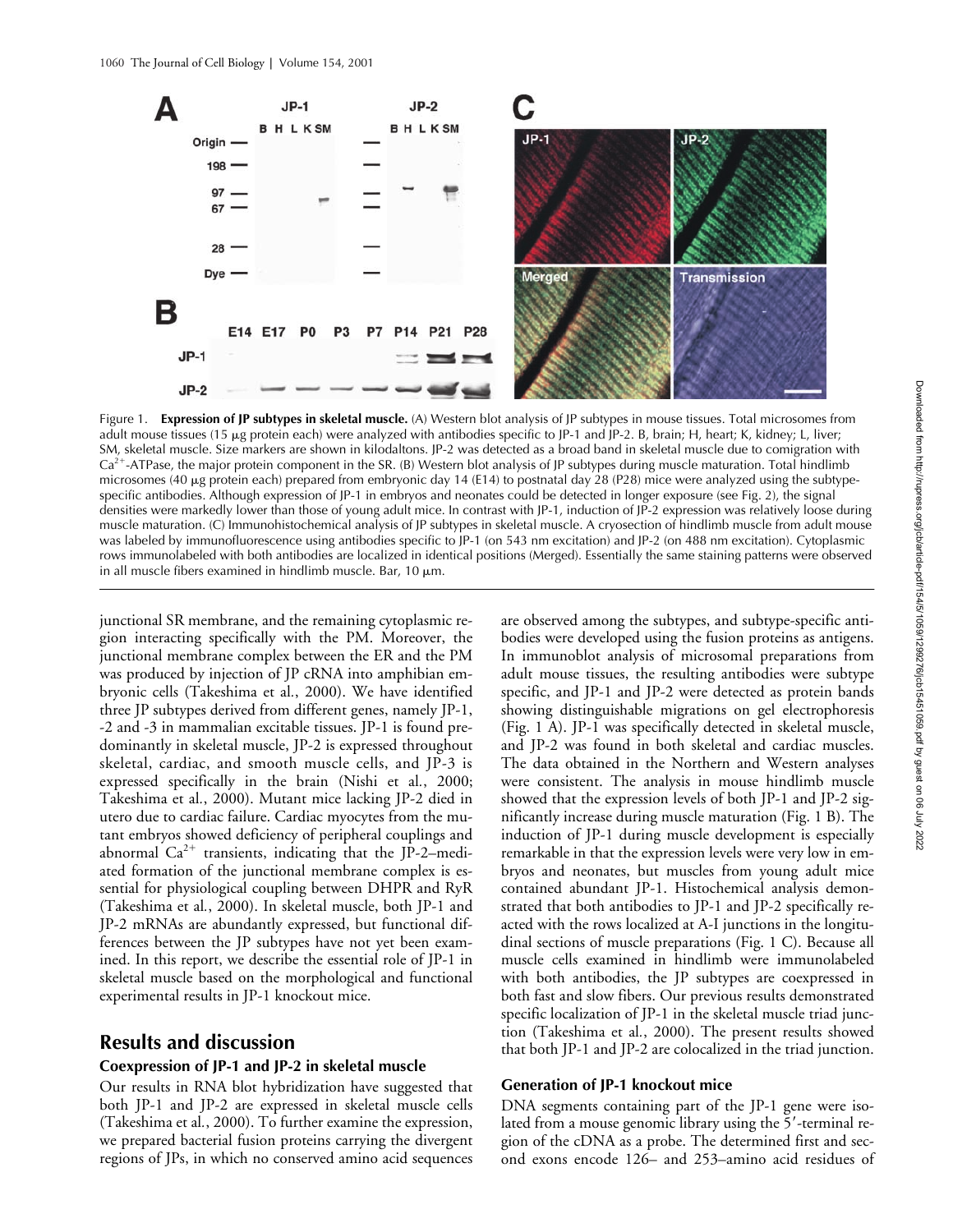

Figure 2. **Generation of JP-1 knockout mice.** (A) Homologous recombination at the mouse JP-1 locus. Restriction enzyme maps of the wild-type allele, targeting vector, and mutant allele are illustrated. The exons in the gene (E1 and E2) are indicated by filled boxes, and the neomycin resistance gene (neo) and diphtheria toxin gene (DTA) are indicated by open boxes; the directions of transcription are shown by arrows. The hybridization probe and PCR primers for detection of the mutant gene are indicated by a hatched box and opened arrows, respectively; the predicted sizes of the DNA fragments in Southern blot analysis and PCR are also shown. (B) Detection of mutant JP-1 allele by PCR. Genomic DNAs from newborn mice were analyzed by PCR using primers indicated in A. Amplified DNA fragments were run on a 1.5% agarose gel, and size markers are indicated in base pairs. Positions of PCR products from wild-type and mutant genes are given. Immunoblot analysis of JP-1 (C) and JP-2 (D) in newborn mice. Microsomal proteins from hindlimb preparations were analyzed using specific antibody against JP-1 in C or JP-2 in D. Positions for target proteins are given, and size markers are indicated in kilodaltons. (E) Immunofluorescence detection of JP-2 in JP-1 knockout muscle. Cryosections of hindlimb muscles from wild-type and JP-1 knockout neonates were examined using an antibody specific to JP-2. No difference in staining pattern was detected between the genotypes. The partial sequence data for the JP-1 gene has been deposited in the database (GenBank/EMBL/DDBJ accession no. AB024446). Bar, 3 m.

JP-1, respectively. In both mouse and human genes, the first introns disrupt an identical position in the primary structure of JP-1 (Nishi et al*.*, 2000). Our in situ hybridization analysis demonstrated that the JP-1 gene was mapped to mouse chromosome 1A2-5 (unpublished data). Several same genes have been mapped to the mouse chromosome 1A2-5 and human chromosome 8q21 containing the JP-1 gene, and the regions are homologous between mouse and human genomes.

The genomic DNA segments were used for constructing a targeting vector (Fig. 2 A). In the vector, the region containing the first protein-coding sequence was replaced by the neomycin resistance gene for positive selection, and the diphtheria toxin gene was attached at the  $3'$  terminus for negative selection. ES cells were transfected with the targeting vector, and the resultant G418-resistant clones were screened by Southern blot hybridization. Several ES clones were shown to have the expected pattern of arrangement in genomic DNA for homologous recombination in Southern blot screening (unpublished data). Chimeric male mice were produced by injecting the ES cells into blastocysts, and bred to yield mutant mice detected by PCR (Fig. 2 B). The chimeric mice and the heterozygous mutants could be maintained normally under our conventional housing conditions. Neonatal mice homozygous for the mutation were obtained by crossing between heterozygous mice. Western blot analyses showed an absence of JP-1 (Fig. 2 C) in microsomal preparations of hindlimb muscle from the mutant neonates, indicating that the introduced mutation is a null mutation of the gene. On the other hand, normal levels of JP-2 expression were observed in mutant muscle (Fig. 2 D), and fluorescence microscopy showed no detectable difference in subcellular localization of JP-2 between the genotypes (Fig. 2 E).

## **Perinatal lethality in JP-1 knockout mice**

The JP-1 knockout neonates could be obtained by crossing between the heterozygous mutants, and therefore they survived fetal development. Mother mice delivered and nursed the knockout neonates normally, and all mutants were pink in color and showed kicking movements, demonstrating apparently normal function of the respiratory and limb motor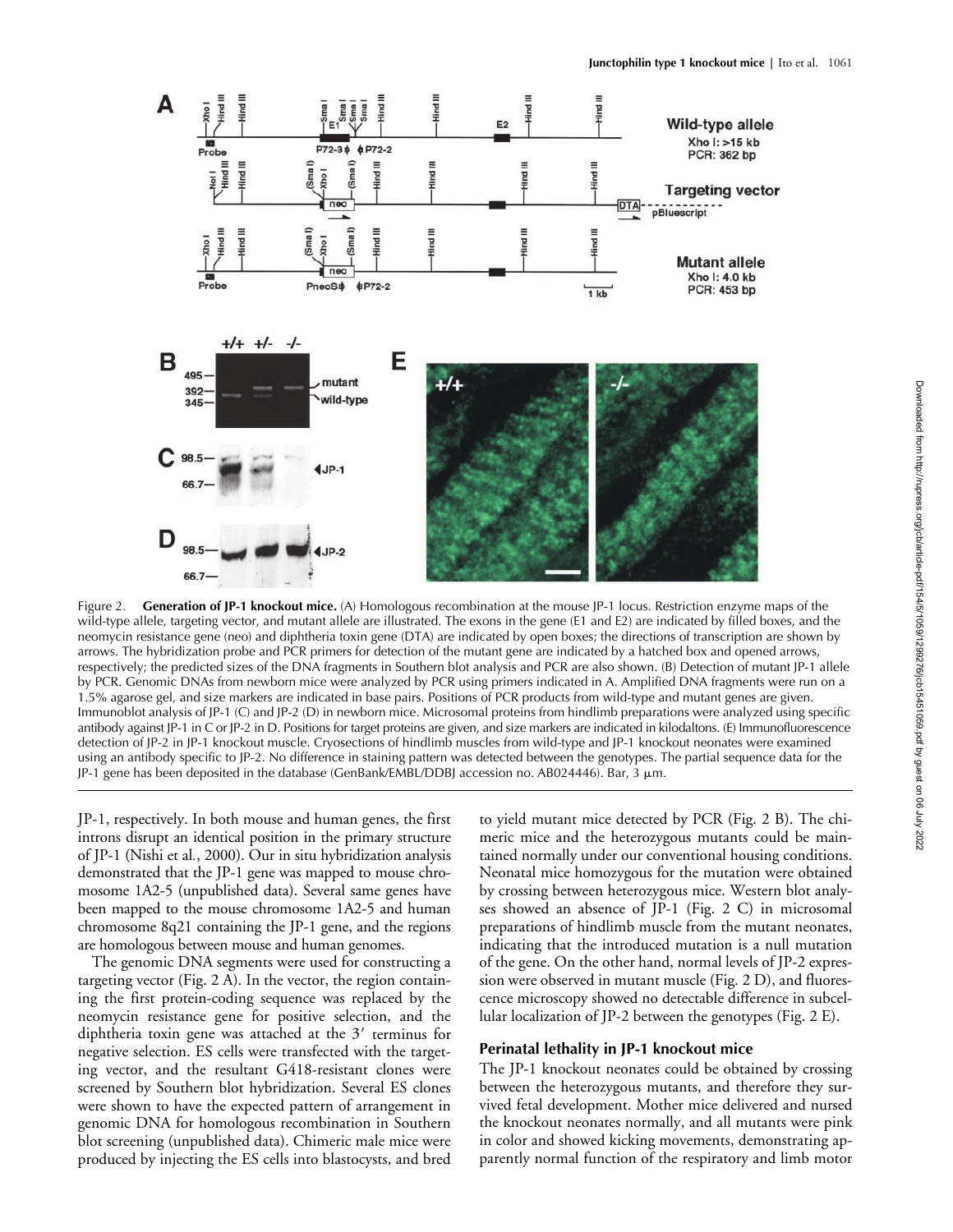

Figure 3. **EMG response of jaw muscle induced by tactile stimulation.** (A) The stimulation on the tongue evoked rhythmic EMG responses likely corresponding to suckling in wild-type neonates. Similar responses were detected in the JP-1 knockout neonates (B), although the baseline activity was higher than control and therefore the recording trace was rather noisy. It may be presumed that reduced contractions of jaw muscles did not produce modulative feedback regulation to the reflex system through muscle spindle cells in the mutant neonates. The horizontal bar, upper trace and lower trace show duration of stimulation, rectified and moving average EMG activity, and EMG recording, respectively. The rhythmic EGM recordings of suckling-like responses were detected in 87 out of 116 trials in wild-type mice  $(n = 5)$ , and 53 out of 69 trials in JP-1 knockout mice  $(n = 3)$ .

systems. However, the knockout neonates died within one day after birth, although they could survive for 3–20 h. The knockout neonates exhibited a suckling defect, as no milk was detected in the stomachs. Milk suckling depends mainly on neural reflexes. Touch stimulation around the lip induces suckling-like responses, including rhythmic mouth opening and pursing movements. In the JP-1 knockout neonates, wide opening of the mouth was not observed and the jaw movements seemed to be weak compared with control neonates. Suckling-like responses can be monitored by electromyogram (EMG) recording of jaw muscles (Westneat and Hall, 1992). As shown in Fig. 3, the JP-1 knockout neonates showed EMG responses similar to controls; the frequencies recorded in wild-type and mutant neonates were  $1.10 \pm 0.02$  and  $1.08 \pm 0.02$  Hz (mean  $\pm$  SEM), respectively. Hence, the mutant mice retain the neural circuit responsible for the suckling reflex including the central pattern generator localized in the brain stem (Nakamura and Katakura, 1995). On the other hand, newborn mice open their mouths and make squeaky voices and kick and struggle in response to pinches of the tail or limb by forceps. Although the JP-1 knockout neonates showed normal responses of struggling, they developed infirm voices and did not open their mouths widely. These observations likely suggest that the contractile activity of jaw muscles is impaired in mutant mice.

The direct cause of death in the JP-1 knockout mice is unclear, but could be the result of undernourishment caused by the absence of milk suckling. It has been reported that mutant mice bearing suckling failure die shortly after birth but could grow by bottle feeding for several days (see, for example, Yagi et al*.*, 1993; Kutsuwada et al*.*, 1996). We tried to feed the JP-1 knockout neonates manually, providing artificial milk every several hours through a tube inserted into the stomach. Control mice could be maintained at least for several days, but under the same conditions we could not prolong the survival of the JP-1 knockout mice. All of the mutants seemed to suffocate due to milk regurgitation and/or infirm breathing. Thus, it is possible that the perinatal death of the JP-1 knockout mice is caused not only by suckling failure, but also other defects such as dysfunction of pharyngoesophageal or diaphragm muscles.

## **Morphological abnormalities in skeletal muscle lacking JP-1**

Because JP-1 is predominantly expressed in skeletal muscle, we surveyed morphological defects in skeletal muscles from the JP-1 knockout neonates. Cell density, diameter, and the shape of mutant muscle fibers seemed to be normal, and photomicroscopic examination detected no obvious abnormalities. However, the electron microscopic examination detected ultrastructural abnormalities in the membrane systems of the mutant muscles (Fig. 4). In muscles from newborn mice, formation of the junctional complexes between the T-tubule and the SR are not yet completed, and both diads and triads partially occupy A-I junctions. In contrast to flattened T-tubular structures in mature triads, the T-tubules pinched from both sides by the SR are often elliptical in shape in immature muscles from neonates. No obvious ultrastructural abnormalities in the membrane system were observed in mutant muscles from JP-1 knockout neonates immediately after birth. However, mutant muscles from the knockout neonates that were near death (15–20 h after birth) showed the following abnormal SR features: the terminal regions of the SR were frequently swollen, longitudinal SR regions were partially vacuolated, and the orientation of SR networks was irregular. Therefore, junctional membrane complexes of both diads and triads were structurally abnormal in mutant muscles. These morphological abnormalities were detected in all muscle types examined in neonates 15–20 h after birth, and jaw muscle cells showed the most severe defects. On the other hand, mitochondria and myofibrils retained normal structures in JP-1 knockout muscles.

In mutant muscle cells prepared immediately after birth, both diads and triads were apparently normal in morphology. The T-SR gap size in the junctional membrane structures was  $13 \pm 1$  nm in both wild-type and mutant muscles. However, statistical analysis demonstrated that the number of triad junctions was significantly reduced in all examined muscles from the JP-1 knockout neonates immediately after birth (Fig. 5). These observations clearly suggest that the loss of JP-1 affects the triad formation in skeletal muscle.

As shown in the electron microscopic observations, JP-1 knockout muscle contained few triad junctions at birth, and the SR structures worsened after birth in the mutant muscle. The observations may suggest that the triad deficiency af-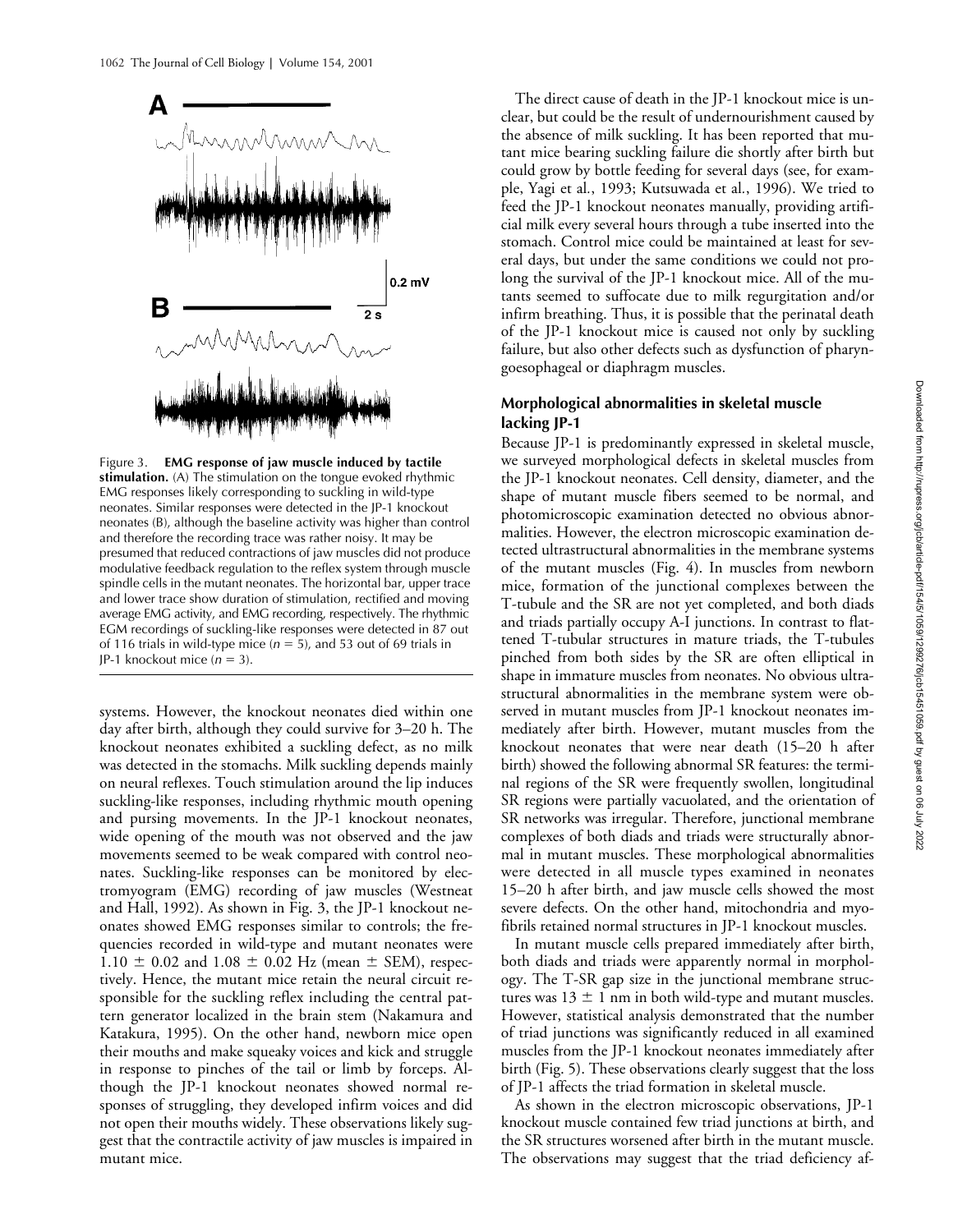

Figure 4. **Morphological abnormalities of membrane system in JP-1 knockout skeletal muscle.** Longitudinal ultrathin sections of hindlimb (A–D) and jaw (E–H) muscles were analyzed using electron microscopy. Muscle preparations were derived from wild-type (A and E) and JP-1 knockout (C and G) neonates immediately after birth, and wild-type (B and F) and JP-1 knockout (D and H) neonates -15 h after birth. In JP-1 knockout muscles, morphology of the SR turned worsened after birth, although mitochondria and myofibril retained normal structures. Bar, 1.0  $\mu$ m.

fects SR structures in a stimulation activity–dependent manner. In striated muscle, disruption of the RyR genes produces abnormal SR and mitochondria showing vacuolated and swollen structures, probably due to SR  $\text{Ca}^{2+}$  overloading (Ikemoto et al*.*, 1997; Takeshima et al*.*, 1998). The RyR and JP-1 knockout muscles show similar structural abnormalities in the SR, although no obvious defects were developed in the mitochondria of JP-1 knockout muscle. Frequency of stimulation from motor nerves should increase after birth, and resulting  $Ca^{2+}$  signaling during excitation–

contraction (E–C) coupling might produce the structurally abnormal SR in JP-1 knockout muscle. As in the case of the RyR-deficient muscle, SR  $Ca^{2+}$  overloading might underlie abnormalities in JP-1 knockout muscle because the reduced formation of triad junctions could inhibit DHPR-mediated activation of RyR.

In mutant jaw muscle, formation of both triads and diads was weak, and therefore the number of total junctional membrane complexes was significantly reduced (Fig. 5). In contrast, normal levels of diads were retained in other mus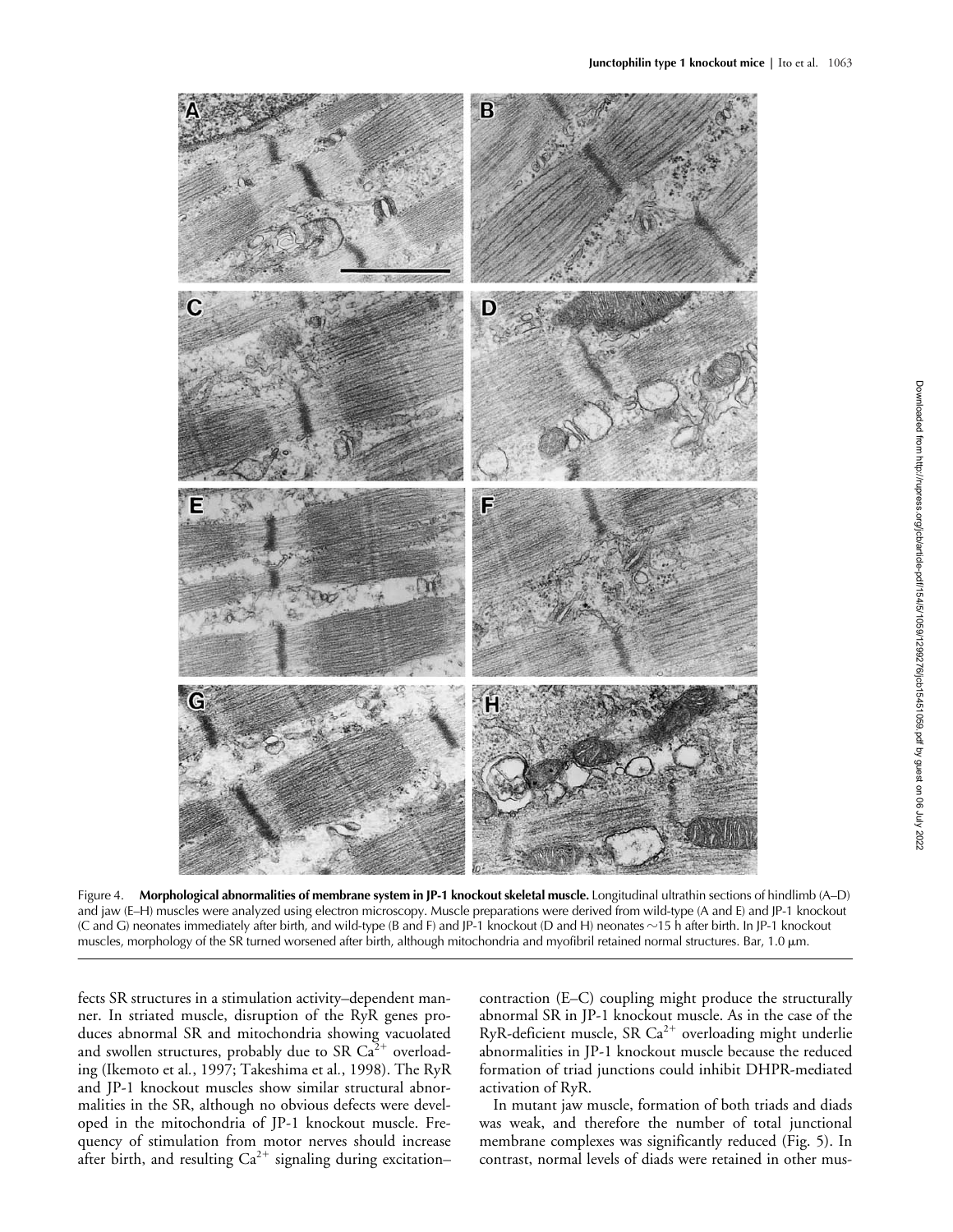Figure 5. **Quantitative analysis of junctional membrane structures between wild-type and JP-1 knockout skeletal muscles.** Skeletal muscles were prepared from tongue, jaw (digastric muscle), diaphragm, and hindlimb (thigh region) of newborn mice immediately after birth. The junctional membrane structures at the A-I junctions were analyzed by electron microscopic observations, and the results of random samples were compared between the genotypes. The data were obtained from at least 3,000 A-I junctions of three neonates and are shown as the mean  $\pm$  SEM. Statistical differences between the genotypes are indicated by asterisks (*t* test,  $*P < 0.05$  and  $*P < 0.01$ ).



cle types examined. The extreme reduction of junctional complexes in jaw muscle may cause the disturbance of mouth opening in the mutant mice. The jaw muscle–specific defect on junctional membranes does not reflect different expressions of JP subtypes among muscle types. Our Western blot experiments did not find a significant difference in JP expression levels among jaw, tongue, and hindlimb muscles in neonatal mice (unpublished data). The mechanism underlying the jaw muscle–specific abnormality is unknown.

## **Physiological abnormalities in skeletal muscle lacking JP-1**

To survey functional abnormalities of the JP-1 knockout muscle, we examined the contraction profiles of a hindlimb muscle bundle (musculus vastus lateralis) from the mutant neonates. Fig. 6 shows significant differences in the force– frequency relationship between JP-1 knockout and wildtype muscles in normal bathing solution. Electrical stimuli at low frequencies developed less contractile forces in the mutant muscle compared with wild-type muscle. Twitch tension developed in the mutant muscle was reduced to about half the value of that in control muscle, although

there is no significant difference in the maximum force between the genotypes (Table I). Thus, the force–frequency curve of the mutant muscle was shifted downward, indicating that the loss of JP-1 reduced the efficiency of E–C coupling. The low efficiency in the mutant muscle is likely due to the deficiency of triad junctions where functional coupling occurs between DHPR and RyR.

We then examined the effects of extracellular  $Ca^{2+}$  levels in the JP-1 knockout muscle. In mature muscle, an increase in extracellular  $Ca^{2+}$  does not obviously affect the twitch force, because contraction is produced by  $Ca^{2+}$  release from the SR by functional-coupling DHPR and RyR during E–C coupling. On the other hand, when the extracellular  $Ca^{2+}$ level was increased from 2.5 mM to 5 mM, twitch tension was gradually enhanced in muscle from neonatal mice (Fig. 7 A). The enhancement of twitch amplitude by high  $Ca^{2+}$  in the mutant muscle was significantly higher than that of control muscle. In accordance with a previous report (Beam and Knudson, 1988), the results suggest that immature skeletal muscle cells contain a detectable population of  $Ca^{2+}$  channels that are uncoupled with RyR and devoted to voltagedependent  $Ca^{2+}$  influx. The highly increased twitch by high  $Ca<sup>2+</sup>$ , together with weak contractile responses at low-fre-



Figure 6. Force-frequency relationship in skeletal muscles from wild-type and JP-1 knockout neonates. Isometric tension of muscle preparations at several frequencies was determined in modified Krebs-Ringer solution, and typical recordings from wild-type and mutant muscles are shown in A. Force–frequency relationships in wild-type and mutant muscles are shown in B. Each value from at least  $n = 13$  from seven mice was normalized to the maximum force and represents the mean  $\pm$  SEM. Statistical differences between the genotypes are indicated by asterisks (*t* test,  $*P < 0.05$  and  $*P < 0.01$ ).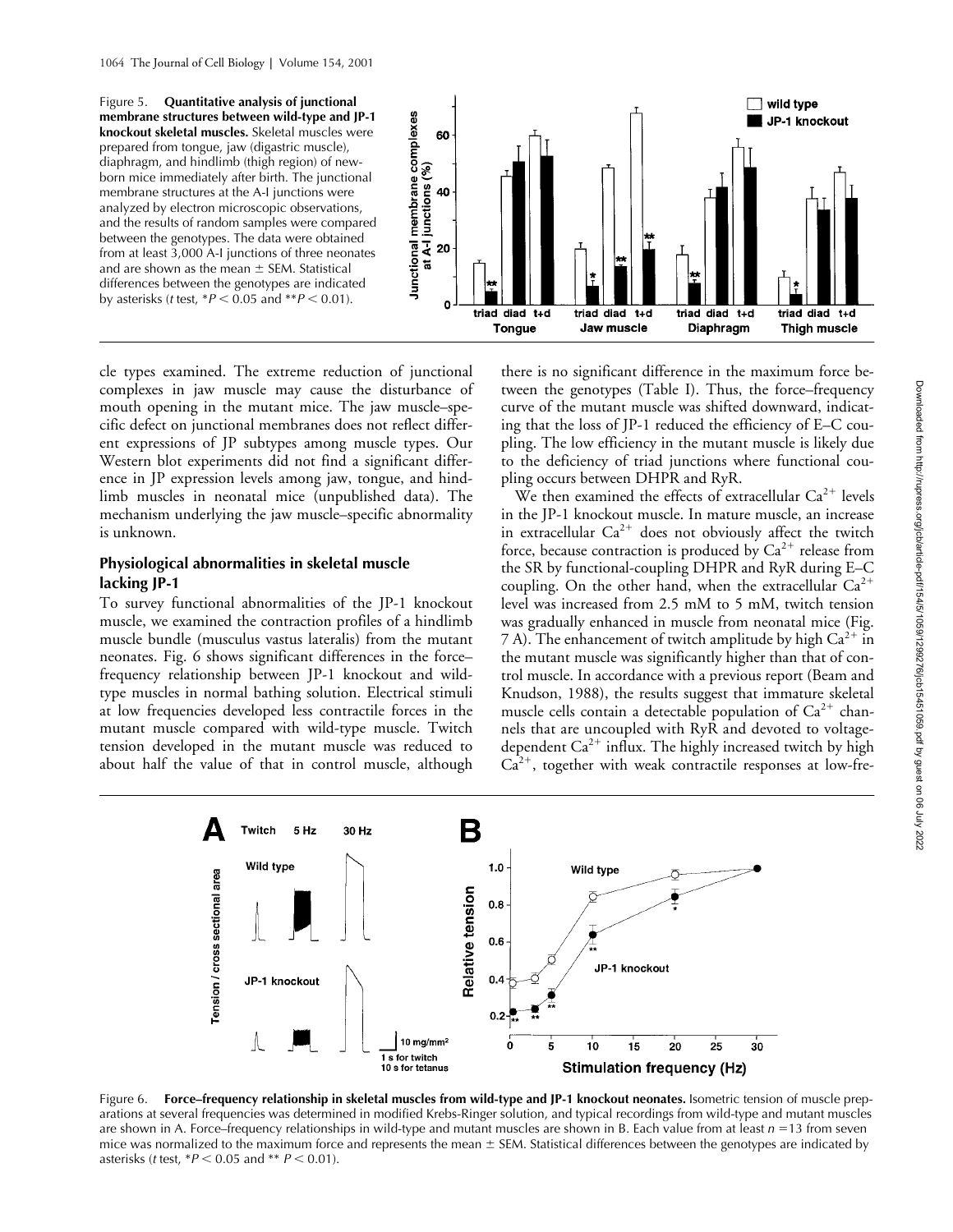Table I. **Twitch and tetanic tension of hindlimb muscles from wild-type and JP-1 knockout neonatal mice**

|                          | Twitch                 | <b>Tetanus</b> |
|--------------------------|------------------------|----------------|
|                          |                        | $mg/mm^2$      |
| Wild-type<br>muscle      | $22.4 \pm 3.5$         | $52.0 \pm 8.3$ |
| JP-1-deficient<br>muscle | $11.2 \pm 1.8^{\circ}$ | $49.4 \pm 7.0$ |

Data (mean  $\pm$  SEM) were derived from at least eight muscle preparations from six mice and each value was normalized by cross-sectional surface area of the muscle bundle. Twitch and tetanic responses were evoked by electrical stimuli at 0.33 and 30 Hz, respectively.

<sup>a</sup>lndicates statistical difference  $(P < 0.01$  in *t* test).

quency stimuli (Fig. 6), might suggest an increased population of  $Ca^{2+}$  channels uncoupled with RyR in the JP-1 knockout muscle. Alternatively, the abnormal response to extracellular Ca<sup>2+</sup> might require dysregulation of SR Ca<sup>2+</sup> loading in the mutant muscle.

Contraction of mature skeletal muscle is highly resistant under  $Ca^{2+}$ -free conditions, and it is difficult to deplete the SR as the intracellular  $Ca^{2+}$  store. However, the high resistance is not fully established in immature muscles from neonatal mice. We examined JP-1 knockout muscle under  $Ca^{2+}$ -free conditions (Fig. 7 B). The mutant muscle showed a faster decrease of twitch tension than control muscle. The apparent time constants of the decay in wild-type and JP-1 knockout muscles were 13.7 and 7.4 min, respectively. A similar result has been observed in mitsugumin29 knockout muscle bearing structurally irregular membrane systems around the triad junction (Nishi et al*.*, 1999). The observations on the mutant muscles lacking mitsugumin29 or JP-1 suggest that the formation of refined triad junctions is important for the  $Ca^{2+}$  preservation mechanism in skeletal muscle.

## **Proposed physiological roles of JP subtypes during triad formation**

JP subtypes are composed of a COOH-terminal hydrophobic segment spanning the ER–SR membrane and the remaining cytoplasmic region interacting with the PM. Based on the biochemical properties, JP can produce junctional membrane structures between the ER and the PM in a heterologous expression system. The heart predominantly contains JP-2, and the deficiency of peripheral coupling was observed in embryonic cardiac myocytes from the JP-2 knockout mice (Takeshima et al., 2000). Despite the fact that both JP-1 and JP-2 were expressed in skeletal muscle (Fig. 1) and that JP-1 deficiency did not affect the subcellular localization of JP-2 (Fig. 2), the JP-1 knockout muscle exhibited both ultrastructural and functional abnormalities. The reduction in total JP protein level might cause the abnormalities, although JP-1 and JP-2 are functionally similar. Alternatively, JP-1 and JP-2 might be functionally different, and JP-1 is essential for the formation and/or maintenance of triad junctions. The latter theory is likely supported by several observations: (1) the formation of triad junctions was specifically reduced in muscles other than the jaw muscle from the JP-1 knockout mice; (2) the expression of JP-1 and the formation of triad junctions significantly increase during



Figure 7. **Effects of extracellular Ca<sup>2+</sup> concentrations on twitch tension in wild-type and JP-1 knockout skeletal muscles.** Control twitch tension was measured in modified Krebs-Ringer solution containing 2.5 mM  $CaCl<sub>2</sub>$ . The bathing solution was then changed to a high-Ca<sup>2+</sup> solution containing 5 mM CaCl<sub>2</sub> (A) or a Ca<sup>2+</sup>-free solution containing 0.1 mM EGTA (B). Twitches evoked by 0.33-Hz stimuli were monitored continuously after the replacement, and the data (at least  $n = 6$  from four neonates in each plot) were normalized and represent the mean  $\pm$  SEM. Statistical differences between the genotypes are indicated by asterisks (*t* test,  $*P < 0.05$  and  $*P < 0.01$ ).

muscle maturation after birth; and (3) only a few triad-like structures are detected in cardiac myocytes predominantly expressing JP-2. However, future studies will be needed to examine whether JP-1 and JP-2 are functionally and qualitatively different during the formation of skeletal muscle triad junctions. Although the molecular basis of the triad formation is largely unknown, recent gene knockout experiments pointed out protein components involved in the construction (Fig. 8).

Why did the JP-1 knockout mice show a suckling defect and fail to raise squeaky voices in response to pain? Both the suckling response and vocalization mainly depend on reflexes, and the EMG recording indicated that the mutant mice retain a normal neural circuit for suckling response (Fig. 3). Furthermore, the tissue distribution of JP-1 indicates that primarily damaged tissues are skeletal muscle systems in the mutant mice. Therefore, one possibility is that in the mutant mice, apparently normal stimuli from motor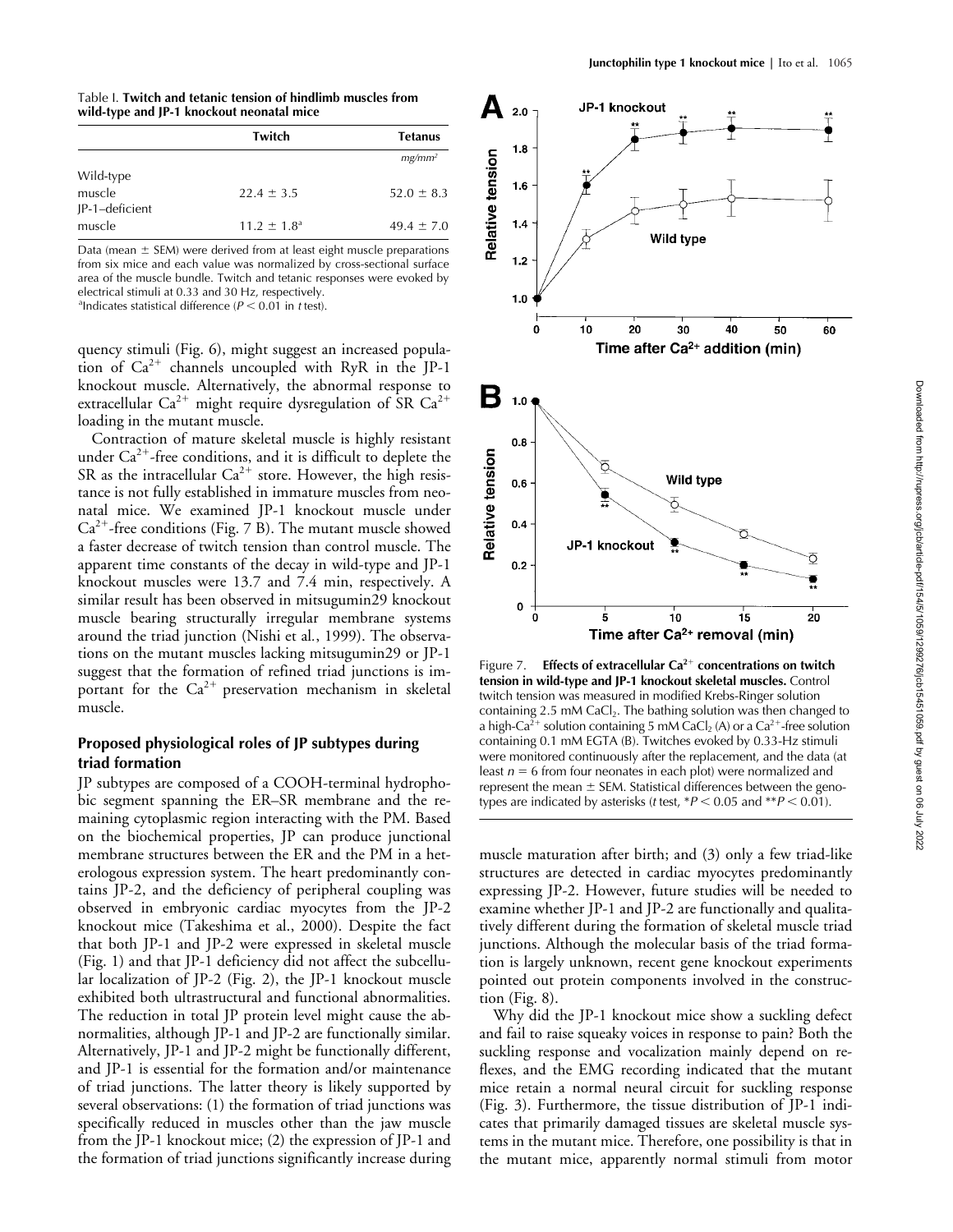Figure 8. **Protein components involved in formation of triad junction in skeletal muscle.** JP subtypes specifically interact with the cell membrane through the cytoplasmic region and span the ER–SR membrane in the COOH-terminal end. Therefore, JP subtypes can contribute to the formation of junctional membrane complexes. JP-1 knockout mice and other observations likely suggest that JP-1 is essential for the construction and/or maintenance of the triad junction in skeletal muscle (see text). In the triad junction, DHPR and RyR function as the cell surface voltage sensor and SR  $Ca<sup>2+</sup>$  release



channel, respectively, and proposed direct coupling between them converts depolarization into intracellular Ca<sup>2+</sup> signaling. Furthermore, our previous results indicated that mitsugumin29 (MG29) is important for structural refinement of the triad junction, such as T-tubular vending and correct localization of the T-tubule (Nishi et al*.*, 1999).

neurons cannot control mouth movements for suckling or vocalization due to a low efficiency of E–C coupling in jaw muscles. Because the mutant thigh muscles (containing weak triads but retaining normal level of diads) showed several functional abnormalities in tension measurements, the significant reduction of both triads and diads might produce fatal damage in E–C coupling of mutant jaw muscles. Apparently normal respiration and limb movements in the mutant mice suggest that diaphragmatic and limb muscle motor neurons evoke excess levels of stimuli to overcome the impaired efficiencies of E–C coupling. The muscle type– specific defect proposed in the JP-1 knockout mice could be explained by differences in stimulation amplitude among innervated motor neurons, and also in reduced efficiency of E–C coupling.

# **Materials and methods**

### **Immunochemical analyses**

The mouse JP-1 cDNA fragment encoding the divergent region (amino acid residues 425–633) was cloned into pGEX4T-2 (Amersham Pharmacia Biotech) for production of a bacterial glutathione *S*-transferase fusion protein. Rabbits were repeatedly immunized with the fusion protein purified using glutathione-Sepharose (Amersham Pharmacia Biotech) to yield antiserum. The antibody specific to JP-1 was affinity purified using protein A–Sepharose and *N*-hydroxysuccinimide–Sepharose (Amersham Pharmacia Biotech) conjugated with the fusion protein. The preparation of rat antibody to mouse JP-2 was described previously (Takeshima et al*.*, 2000). Both antibodies were specific to corresponding JP subtypes and did not show cross-reactivity in the bacterial fusion proteins and mouse membrane preparations. For immunoblot analysis, total microsomal proteins were prepared from mouse tissues and analyzed as described previously (Takeshima et al*.*, 1994). For immunohistochemical analysis, cryosections were prepared from skeletal muscles fixed in acetone. The sections were immunolabeled with the JP subtype–specific antibodies and Alexa 546– and 488–labeled secondary antibodies (Molecular Probes).

#### **Generation of JP-1 knockout mice**

A mouse genomic DNA library was screened with a JP-1 cDNA fragment as a hybridization probe to yield a phage clone carrying the 5'-terminal region of the JP-1 gene. Chromosomal mapping was carried out using fluorescence-labeled genomic fragments as probes as described previously (Shimuta et al*.*, 1998). Our basic methods for the gene targeting were described previously (Takeshima et al*.*, 1994). The targeting vector was constructed with the genomic DNA fragments, the neomycinresistance gene from pMC1 Neo polyA (Stratagene), the diphtheria toxin gene from pMC1- DT-A (Yagi et al., 1990), and pBluescript SK(-) (Stratagene) as shown in Fig. 2. The vector linearized with NotI was transfected into J1 embryonic stem (ES) cells (Li et al*.*, 1992) and of the resulting G418-resistant ES cells, several clones were shown to carry the expected homologous mutation by Southern blot analysis using several restriction enzymes and hybridization probes. Chimeric mice produced with the positive ES clone numbered 397 were crossed with C57BL/6J mice and could transmit the mutant gene to

the pups. The JP-1 knockout and wild-type mice obtained by crossing the heterozygous mutants were used for the analyses in this report. To determine the mouse genotypes, PCR was carried out using the synthetic primers P72-2 (27mer, CCAACATCCTACTTATGGGGTTCTGGC), P72-3 (26mer, TCCCCATTTTCGAGGGAGACCACTTGG), and PneoS (27mer, CGCTATCAGGACATAGCGTTGGCTACC), as shown in Fig. 2.

## **EMG recording during suckling response**

The suckling behavior consists of nipple attachment, rhythmic suckling, and stretch response during milk letdown. Low-frequency and rhythmic movements of the jaw and tongue are observed in rhythmic suckling, and similar responses can be produced by mechanical stimulation to the lips (Westneat and Hall, 1992). EMG was recorded from a jaw muscle (musculus masseter), essentially as described previously (Kutsuwada et al*.*, 1996). The suckling-like responses were induced by gentle stimulation of the area around the lips or tongue using a soft polyethylene tube, and the stimulation site and induced jaw movements were observed under a binocular microscope. The EMG signals evoked were picked up with bipolar electrodes (0.13-mm-diam enamel-coated copper wire) inserted into the jaw muscle, and were monitored using the electric amplifier (AB6212G; Nihon Koden) and polygraph system (PM-6000; Nihon Koden).

#### **Morphological analyses**

Skeletal muscle preparations were treated with a prefixative solution (3% paraformaldehyde, 2.5% glutaraldehyde, and 0.1 M sodium cacodylate, pH 7.4) and postfixed with a buffer containing 1% OsO<sub>4</sub> and 0.1 M sodium cacodilate, pH 7.4. The fixed muscles were washed, dehydrated with alcohol and acetone, and embedded in Epon. For histological analysis, sections were prepared, stained with Toluidine blue, and observed under an optic microscope. For ultrastructural examination, thin sections were prepared, stained with uranyl acetate and lead citrate, and observed under an electron microscope (JEM-200CX; JEOL).

#### **Muscle contraction measurements**

Skeletal muscle preparations (musculus vastus lateralis) were dissected from hindlimbs of newborn mice and were mounted on a force transducer in a chamber containing modified Krebs-Ringer solution (121.9 mM NaCl, 4.7 mM KCl, 2.5 mM CaCl<sub>2</sub>, 1.2 mM MgCl<sub>2</sub>, 1.2 mM NaH<sub>2</sub>PO<sub>4</sub>, 15.5 mM NaHCO<sub>3</sub>, and 11.5 mM glucose) constantly bubbled with 95%  $O_2$  and 5%  $CO<sub>2</sub>$ . To induce contraction, field stimulation (10 ms duration) with supramaximal voltage was given at various frequencies for 10 s, and developed force was recorded online using Chart (v. 3.5; ADInstruments). The effects of extracellular Ca<sup>2+</sup> concentrations were examined on twitches evoked at 0.33 Hz. After the experiments, the muscle preparations were fixed with 3% paraformaldehide and were subjected to size measurements. Cross sectional surface area was determined using an Mac scope (v. 2.3; Mitani Sangyo Co. Ltd.) based on the observations under a binocular microscope.

We thank Miyuki Kameyama and Hiromi Sawamizu for maintaining the mutant mice.

This work was supported in part by grants from the Ministry of Education, Science, Sports and Culture of Japan, the Ministry of Health and Welfare of Japan, the Takeda Science Foundation, the Mochida Memorial Foundation, the Japan Heart Foundation, the Japanese Foundation of Metabolism and Disease, the Kimura Memorial Heart Foundation, the Kaibara Morikazu Medical Science Promotion Foundation, the Toray Science Foundation, and the Inamori Foundation.